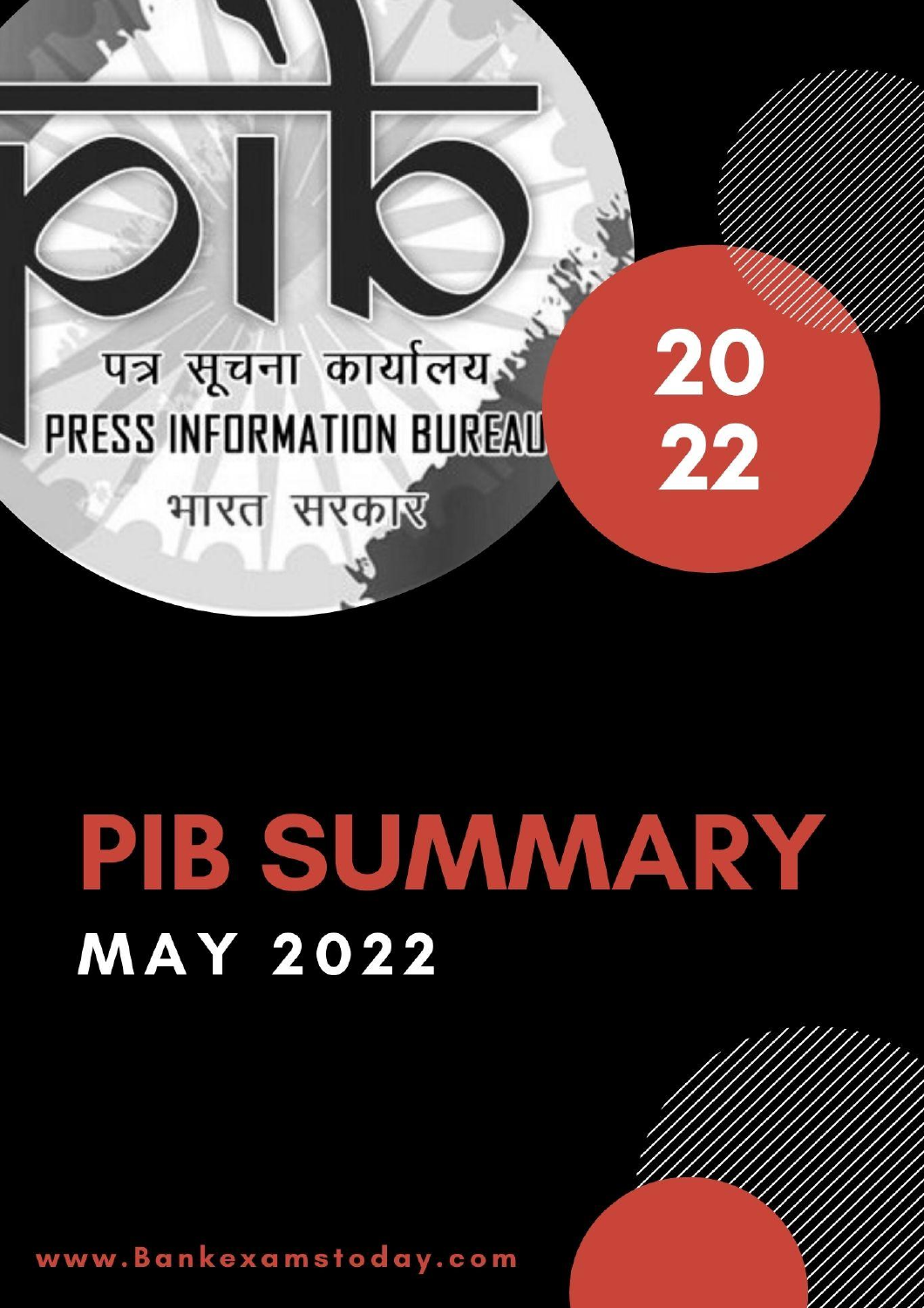# **Contents**

| 1. Revised Guidelines of Micro and Small Enterprises-Cluster Development Programme (MSE-CDP) 3 |  |
|------------------------------------------------------------------------------------------------|--|
|                                                                                                |  |
|                                                                                                |  |
|                                                                                                |  |
|                                                                                                |  |
|                                                                                                |  |
|                                                                                                |  |
|                                                                                                |  |
|                                                                                                |  |
|                                                                                                |  |
|                                                                                                |  |
|                                                                                                |  |
|                                                                                                |  |
|                                                                                                |  |
|                                                                                                |  |
|                                                                                                |  |
|                                                                                                |  |
|                                                                                                |  |
|                                                                                                |  |
|                                                                                                |  |
|                                                                                                |  |
|                                                                                                |  |
|                                                                                                |  |
|                                                                                                |  |
|                                                                                                |  |
|                                                                                                |  |
|                                                                                                |  |
|                                                                                                |  |
|                                                                                                |  |
|                                                                                                |  |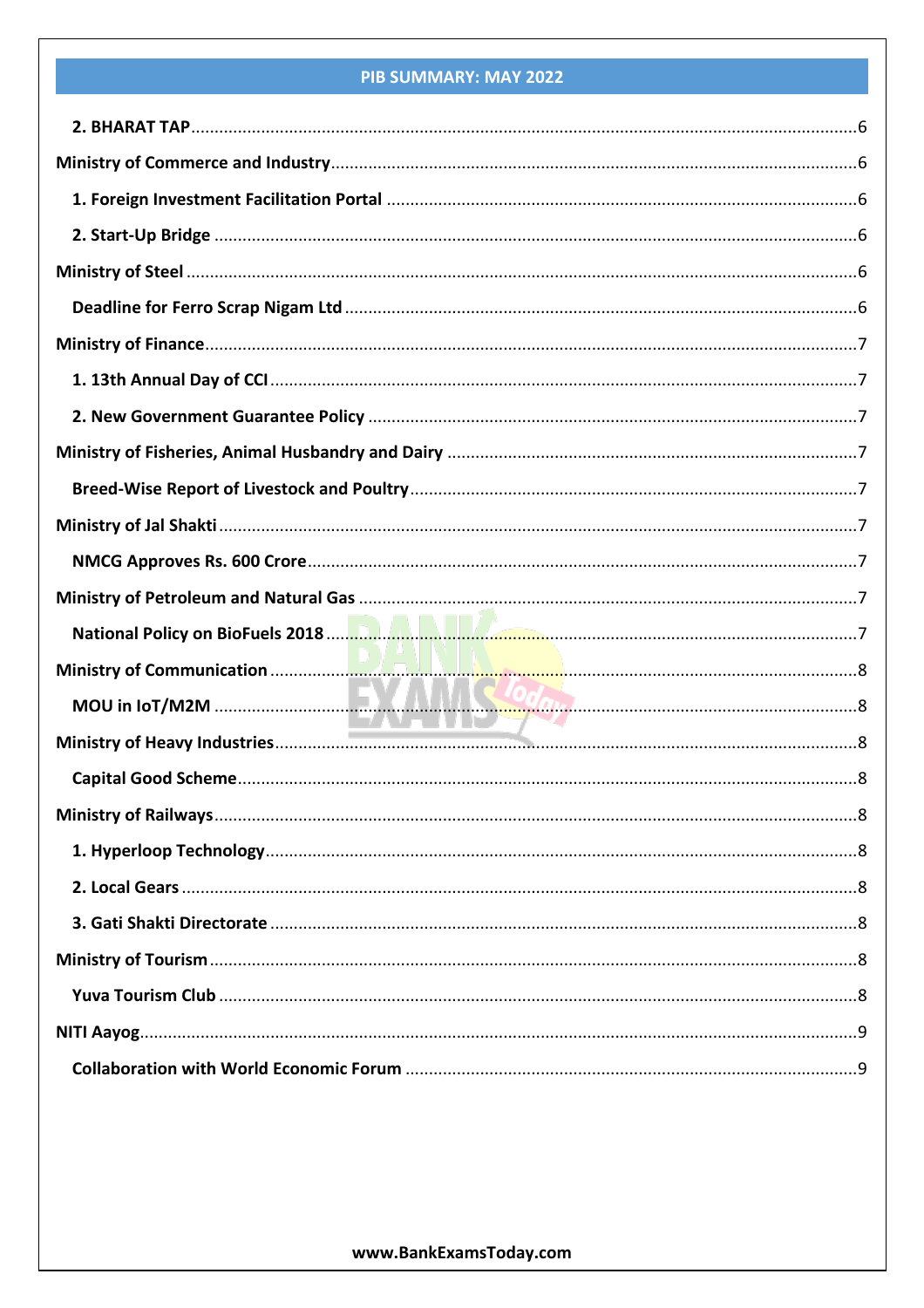# **Ministry of Micro, Small and Medium Enterprises**

# <span id="page-3-1"></span><span id="page-3-0"></span>**1. Revised Guidelines of Micro and Small Enterprises-Cluster Development Programme (MSE-CDP)**

- The aim of the scheme is to enhance the productivity and competitiveness of micro and small enterprises in the nation.
- It is a centrally sponsored scheme where Central Government will bear up to 60% to 70% of the total project cost.
- This Cluster included infrastructure development and the setting up of common facility centres.

### **2. Centre of Excellence for Khadi**

- <span id="page-3-2"></span>Minister Narayan Rane, inaugurates India's first Centre of Excellence for Khadi in New Delhi.
- This was setup by the National Institute of Fashion Technology (NIFT).
- <span id="page-3-3"></span> The main aim of this is to design apparel, home furnishing and accessories for people of all generation.

# **Ministry of Science and Technology**

# **1. First Biotech Park**

- <span id="page-3-4"></span>North India's First Industrial Biotech Park opened in Kathua, Jammu and Kashmir.
- It promotes green category businesses
- The Biotech Park will act as a hub for incubation of new ideas.

# **2. SSR & SRIMAN Guidelines**

- <span id="page-3-5"></span>• Scientific Social Responsibility (SSR) and Scientific Research Infrastructure Sharing Maintenance and Network (SRIMAN) Guidelines were launched.
- <span id="page-3-6"></span>This is to harness the latent potential of the scientific community on a voluntary basis.

# **Ministry of Textiles**

# **1. Cotton Council of India**

- <span id="page-3-7"></span> Cotton Council of India formed under the Cotton Corporation of India under the leadership of Suresh Bhai Kotak.
- This council is to added cotton value chain in India.

# **2. National Conference on PM MITRA**

<span id="page-3-8"></span> A National Conference on PM Mega Integrated Textile Regions and Apparel Park (PM MITRA) Parks Scheme was recently held.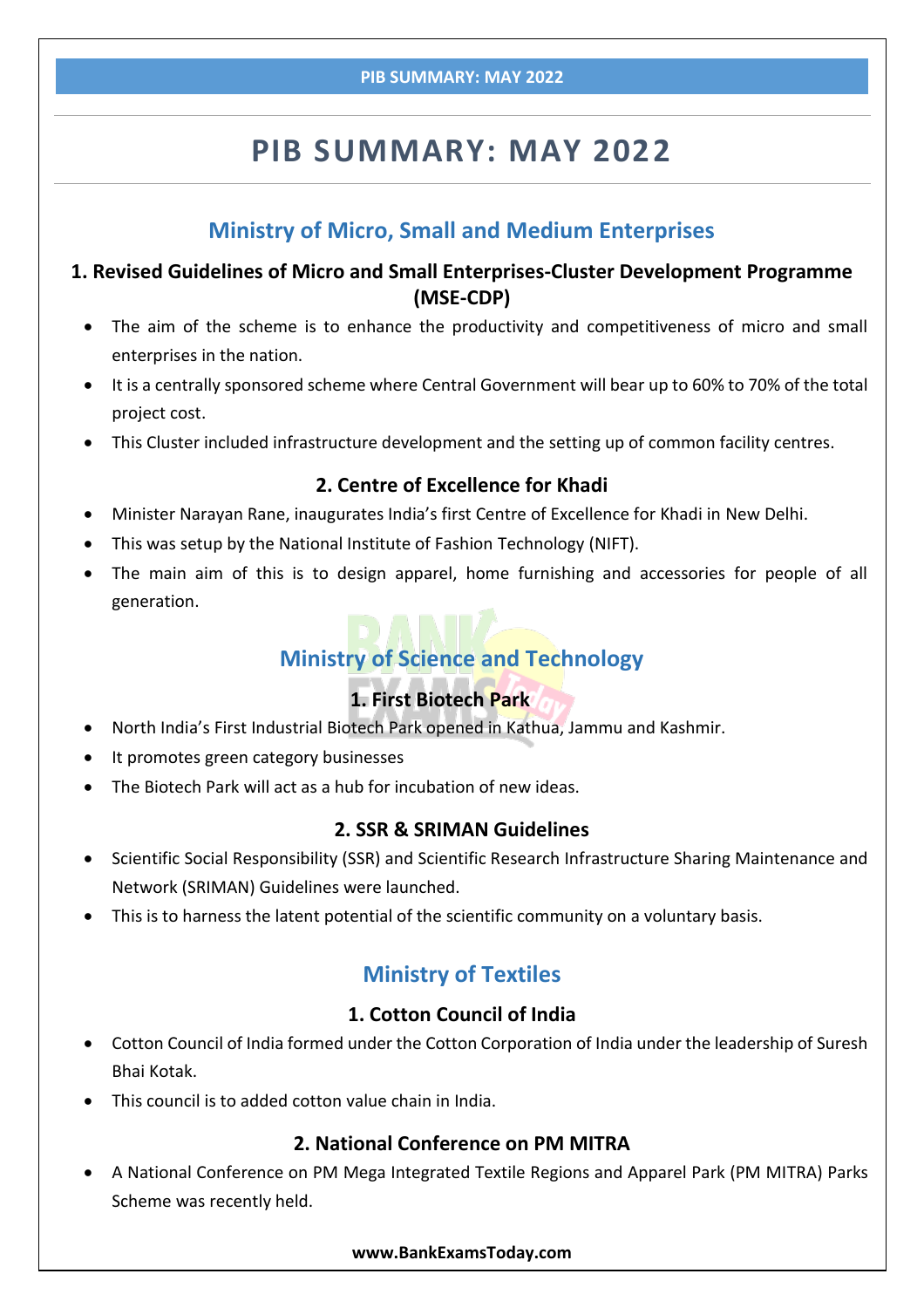- The scheme aims to to generate around 1 lakh direct and 2 lakh indirect jobs per park.
- PM Mega Integrated Textile Regions and Apparel Park.
- <span id="page-4-0"></span>The PM MITRA scheme is inspired by the 5F vision – Farm to Fibre to Factory to Fashion to Foreign.

# **Ministry of Skill Development**

#### **Rural Tribal Technical Training Program**

- <span id="page-4-1"></span>• India's 1st Rural Tribal Technical Training Program at the Centre for Research and Industrial Staff Performance (CRISP), Bhopal, Madhya Pradesh.
- The project aims to train around 250 beneficiaries of 6 states of India.
- <span id="page-4-2"></span>The beneficiaries will be trained in electrical and solar energy, agriculture, e-governance, etc.

# **Ministry of Education**

### **National Council for Teacher Education**

- <span id="page-4-3"></span> National Council for Teacher Education is an online platform to train teachers in various education programs.
- This includes living application for courses to issuing recognition orders, which includes inspection of institutions.
- <span id="page-4-4"></span>Integrated Teacher Education Programme (ITEP) would be processed through this launched portal.

# **Prime Minister**

#### **1. Foundation Stone for Various Projects**

- <span id="page-4-5"></span> PM Narendra Modi laid the foundation stone for Tamil Nadu related Projects Rs. 31,500 crores in Chennai.
- It consists of five projects includes Madurai-Teni Railway Guage Conversion Project.

# **2. COVID Virtual Summit**

- <span id="page-4-6"></span> PM participates in the 2nd Global COVID Virtual Summit along with Joseph R. Biden Jr, President of United States of America.
- The theme of the Virtual Summit is "Preventing Pandemic Fatigue and Prioritizing Preparedness"
- <span id="page-4-7"></span> The summit aimed to stimulate new actions to address the continued challenges of the COVID Pandemic and build a stronger global health security architecture.

# **Ministry of New and Renewable Energy**

#### **Wind-Solar Hybrid Plant**

- <span id="page-4-8"></span>Adani Green Energy Arm Commissions India's First Wind-Solar Hybrid Plant in Rajasthan.
- It is 390 Megawatt (MW) wind-solar hybrid power plant was commissioned in Jaisalmer.
- This project comes under Solar Energy Corporation of India (SECI)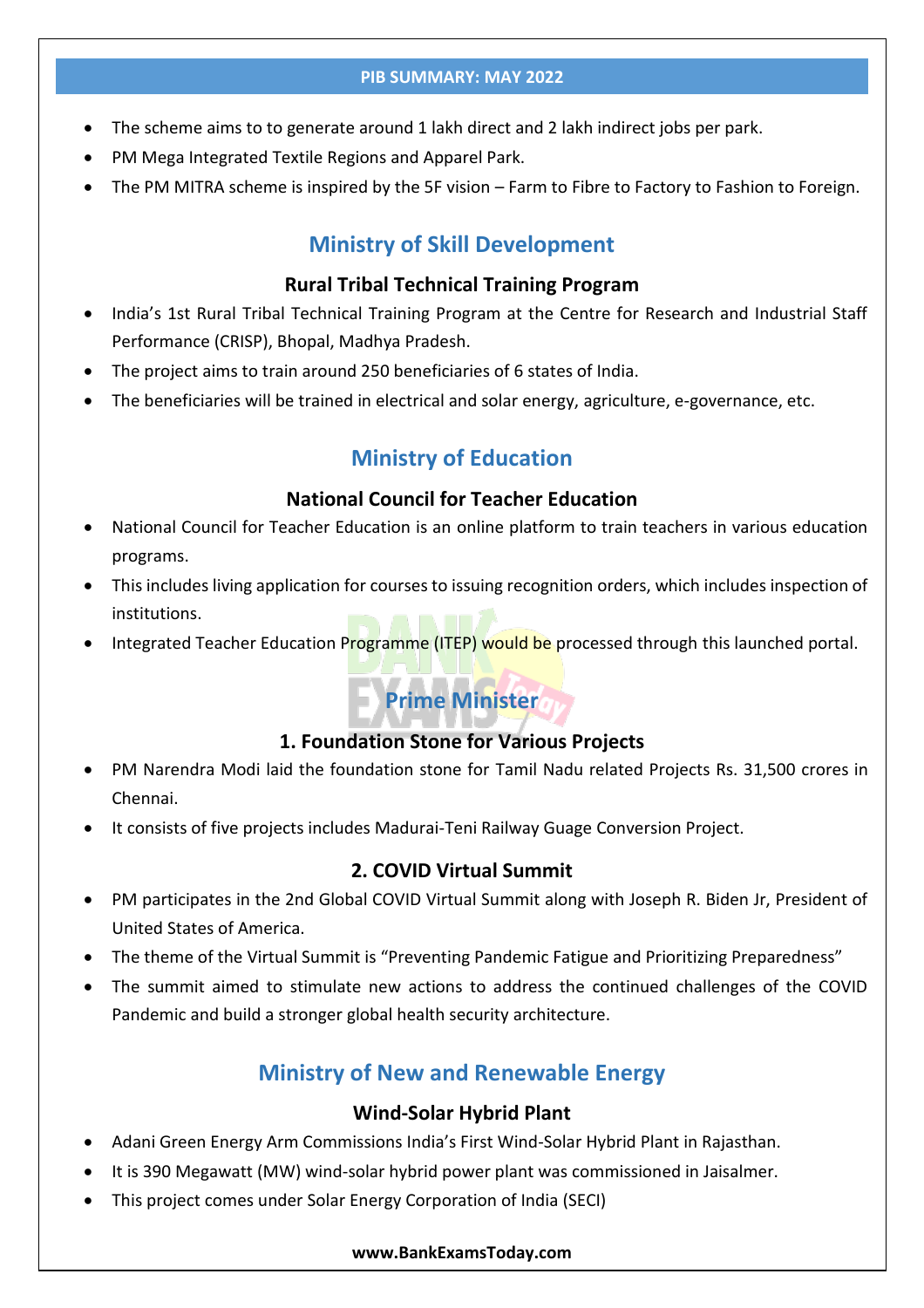# **Ministry of Culture**

# **250th Birth Anniversary of Raja Ram Mohan Roy**

- <span id="page-5-1"></span><span id="page-5-0"></span>Raja Ram Mohan Roy is known for setting up the Brahmo Samaj (1828).
- G. Kishan Reddy, Union Minister for Culture Virtually inaugurated the statue of Raja Ram Mohan Roy.
- <span id="page-5-2"></span>The day also marked the 50th foundation day of Raja Ram Mohan Roy Library Foundation.

# **Ministry of Environment, Forest and Climate**

# **1. India – UAE MOU on Climate Actions**

- <span id="page-5-3"></span> Bhupender Yadav, the Union Minister of the Ministry of Environment, Forest and Climate Change and H.E. Dr. Sultan Al Jaber, the United Arab Emirates (UAE) Climate Envoy.
- This MOU to explore the way for strengthening bilateral cooperation in climate action.

# **2. 52nd Tiger Reserve in India**

- <span id="page-5-4"></span>Ramgarh Vishdhari Tiger Reserve in Rajasthan notified as 52nd Tiger Reserve in India.
- The approval was given by the National Tiger Conservation Authority (NTCA).
- <span id="page-5-5"></span>This is the 4th Rajasthan's Tiger Reserve.

# **Ministry of Ayush**

# **MOU for Mutual Collaboration**

- <span id="page-5-6"></span>MOU is signed between Ministry of AYUSH and Department of Biotechnology.
- This MOU will enable the possibility to undertake innovative and research work in AYUSH medicine.
- <span id="page-5-7"></span>This will also help to explore various Fundamental Principles of Ayush systems.

# **Ministry of Health and Family Welfare**

# **1. National Family Health Survey (NFHS)-5**

- <span id="page-5-8"></span>Recently, the Union Health Minister released National Family Health Survey (NFHS)-5 data.
- National Family Health Survey (NFHS) -5 main aims is to provide essential data on health and family welfare for policy and program purposes.
- Also to provide information on important emerging health and family welfare issues.
- According to NFHS-5, 23.3% of women surveyed got married before attaining the legal age of 18 years, down from 26.8% reported in NFHS-4.

# **2. AB-HWC Assessment Report**

- <span id="page-5-9"></span>Ayushman Bharat – Health and Wellness Centres (AB-HWC) in 18 states of India in New Delhi, Delhi.
- The assessment was done in two phases by Non-government entities. (GRAAM and Jhpiego)
- This assessment will help to find out special challenges in rolling out Ayushman Bharat Scheme in 18 selected India states.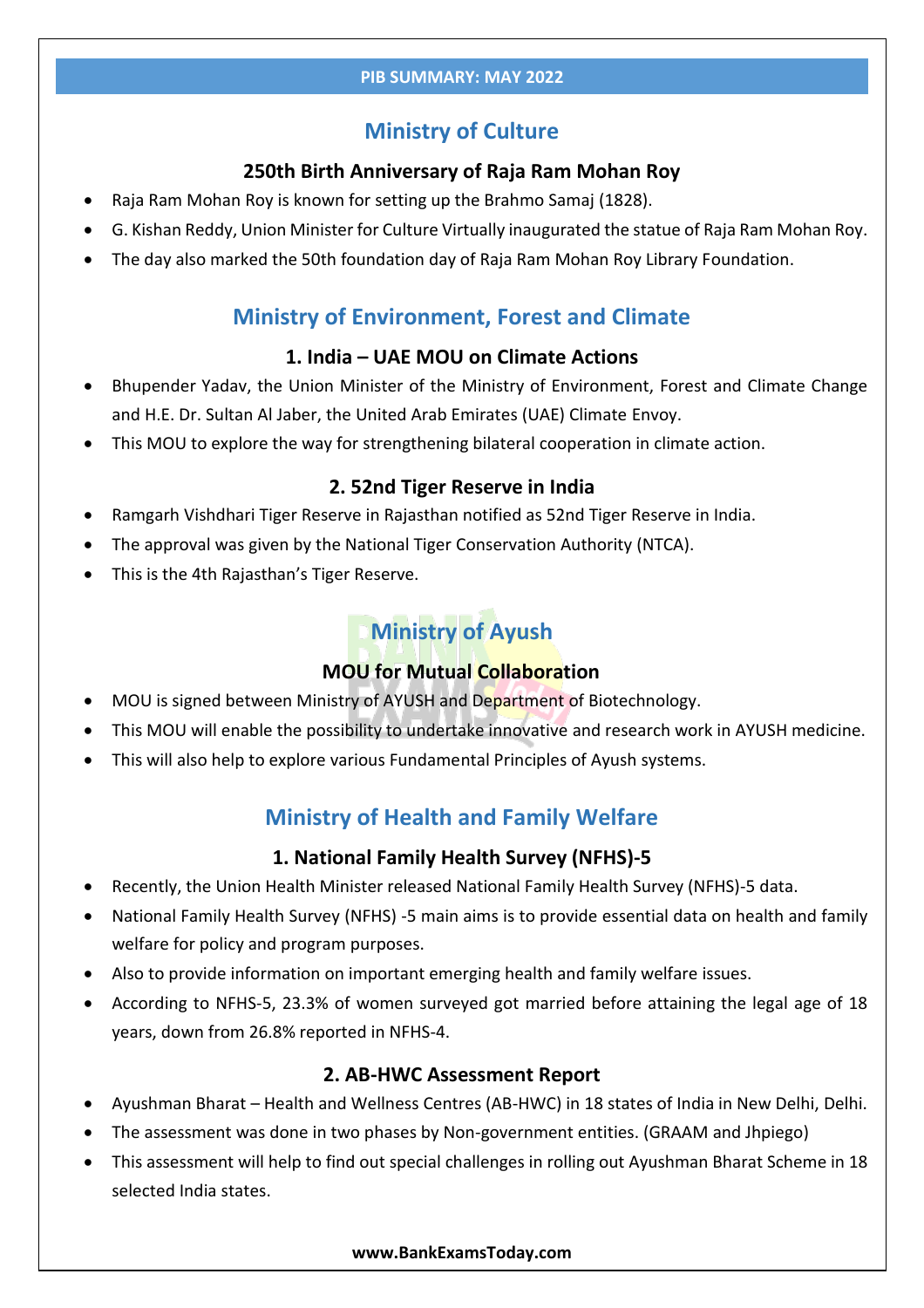# **Ministry of Housing and Urban Affairs**

#### **1. SWACHH SURVEKSHAN 2023**

- <span id="page-6-1"></span><span id="page-6-0"></span> Shri Manoj Joshi, the Secretary, Ministry of Housing and Urban Affairs launched the 8th edition of Swachh Survekshan 2023(SS 2023).
- The Theme of SS2023 is Waste to Health.
- The main aim of Swachh Survekshan is to improve the sanitation condition in cities with large scale citizen participation.

#### **2. BHARAT TAP**

- <span id="page-6-2"></span> Minister Hardeep Singh Puri, has launched the BHARAT TAP initiative at the Plumbex India exhibition in India.
- This show is for plumbing, water and sanitation-related products and services and create awareness with water efficient plumbing fixtures.
- <span id="page-6-3"></span> BHARAT TAP is to provide low-flow, sanitary ware at scale and thereby reduce water consumption considerably.

# **Ministry of Commerce and Industry**

# **1. Foreign Investment Facilitation Portal**

- <span id="page-6-4"></span>Foreign Investment Facilitation Portal (FIF Portal) is turned five years since 24th May 2017.
- Through this portal 853 Foreign Direct Investment (FDI) proposals have been disposed.
- It has been replaced Foreign Investment Promotion Board (FIPB) and it will process FDI in India.

# **2. Start-Up Bridge**

- <span id="page-6-5"></span> Union Minister Piyush Goyal and United Arab Emirates Minister of Economy Abdulla Bin Touq, launched India-UAE Start-up Bridge.
- The theme is "India UAE CEPA Unleashing the Golden Era".
- <span id="page-6-6"></span> This is to strengthen startups and through this platform all information regarding the Indian and UAE Startup ecosystem will be easily accessible to entrepreneurs and stakeholders from both countries.

# **Ministry of Steel**

#### **Deadline for Ferro Scrap Nigam Ltd**

- <span id="page-6-7"></span> The Department of Investment and Public Asset Management (DIPAM) has extended the deadline for submission of bids for the strategic disinvestment of Ferro Scrap Nigam Ltd.
- The deadline has been extended to the month of June 6, 2022 and earlier it was May 5, 2022.
- It is the 100% subsidiary of MSTC Ltd Mini Ratna II Central Public Sector Enterprise in Bhilai, Chhattisgarh.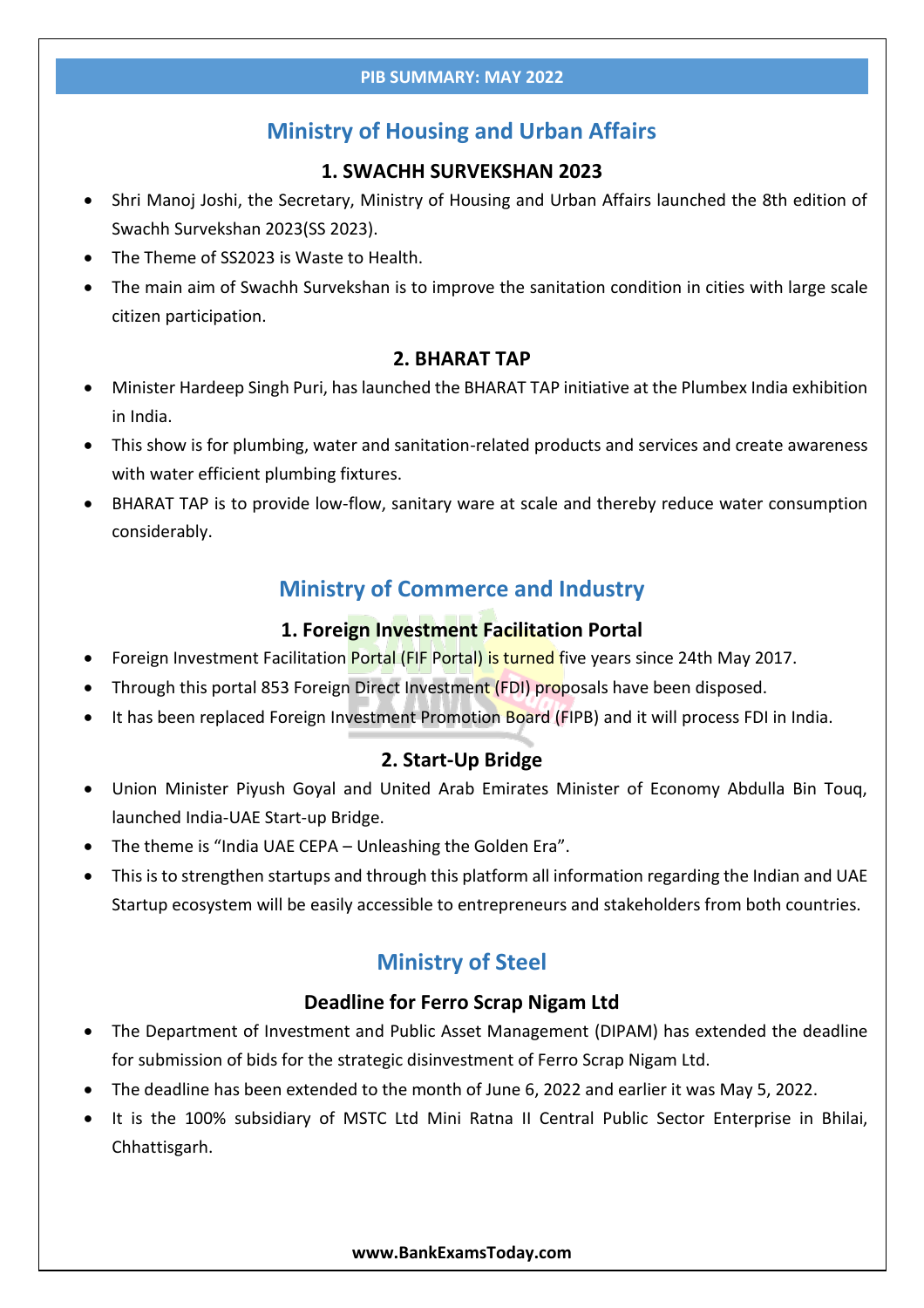# **Ministry of Finance**

# **1. 13th Annual Day of CCI**

- <span id="page-7-1"></span><span id="page-7-0"></span> Finance Minister Nirmala Sitharaman participates in 13th Annual Day Commemoration of the Competition Commission of India (CCI).
- This event was held in DRDO Bhawan, New Delhi.
- This commission was established for administration, implementation and enforcement of the Act.

### **2. New Government Guarantee Policy**

- <span id="page-7-2"></span>Finance Minister announced the New Government Guarantee Policy.
- This will replace a 12-year old policy and intends to incorporate all changes in General Financial Rules (GFR) and financial policies.
- <span id="page-7-3"></span>The new Guarantee policy will increase the volume of sovereign guarantees during a financial year.

# **Ministry of Fisheries, Animal Husbandry and Dairy**

# **Breed-Wise Report of Livestock and Poultry**

- <span id="page-7-4"></span> Shri Parshottam Rupala, Minster of Fisheries, Animal Husbandry and Dairy has released the Breed-Wise Report of Livestock and Poultry
- This report is based on 29th Livestock Census of 2018-2019.
- <span id="page-7-5"></span>• According to this report the total number of indigenous cattle declined by 6% to 14.21 crore in 2019.

# **Ministry of Jal Shakti**

# **NMCG Approves Rs. 600 Crore**

- <span id="page-7-6"></span> 42nd Meeting of the Executive Committee of National Mission for Clean Ganga (NMCG) under the Chairmanship of G. Ashok Kumar.
- 11 projects with the estimation of Rs. 660 Crores was allocated.
- <span id="page-7-7"></span>This is to improve the water infrastructure projects along the river Ganga.

# **Ministry of Petroleum and Natural Gas**

#### **National Policy on BioFuels 2018**

- <span id="page-7-8"></span> Cabinet Chaired by Prime Minister (PM) Narendra Modi approved amendments to the National Policy on Biofuels 2018.
- The target of 20% ethanol-petrol blending advanced by 5 years to 2025-26 from 2030.
- This will drive more employment opportunities and to encourage more make In India projects.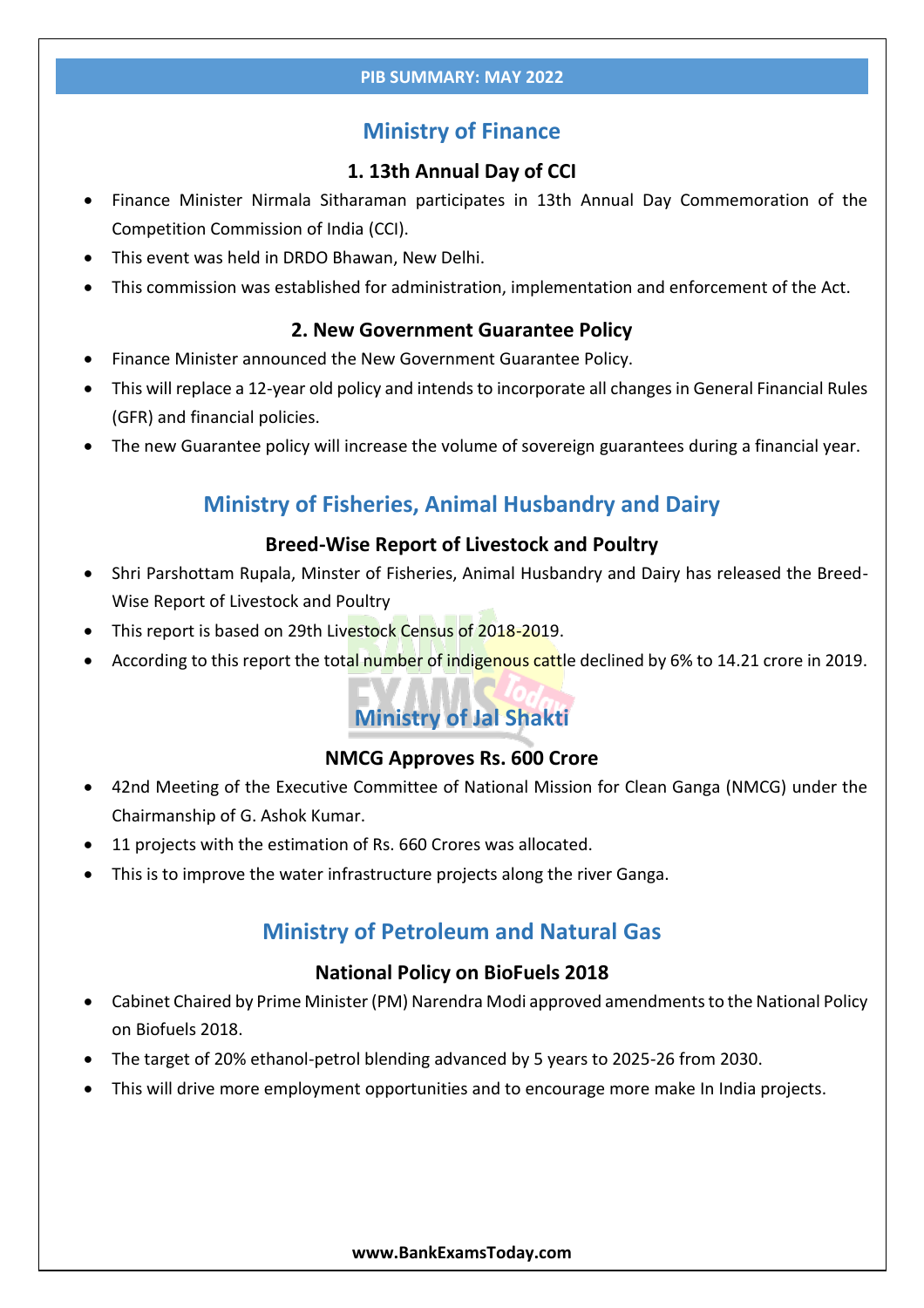# **Ministry of Communication**

# **MOU in IoT/M2M**

- <span id="page-8-1"></span><span id="page-8-0"></span> Center for Development of Telematics (C-DOT) and Vodafone Idea Limited signed a MOU to develop and deploy IoT/M2M (Internet of Things/Machine to Machine).
- <span id="page-8-2"></span> C-DOT's indigenously developed one M2M based C-DOT Common Services Platform (CCSP) could benefit the IoT industry.

# **Ministry of Heavy Industries**

### **Capital Good Scheme**

- <span id="page-8-3"></span>Ministry of Heavy Industries signes MoU with NRDC (National Research Development Corporation).
- This is to enhance various activities for smooth implementation of the Scheme for enhancement of competitiveness in the Indian Capital Goods Sector.
- <span id="page-8-4"></span>The main aim is to make India a global Hub for the Manufacturing of Capital Goods Sector.

# **Ministry of Railways**

# **1. Hyperloop Technology**

- <span id="page-8-5"></span>Ministry of Railways approves Collaboration with IIT-Madras on Hyperloop Technology.
- Hyperloop is a high speed transport system.
- The cost estimation of the collaboration is Rs. 8.34 Crore.

# **2. Local Gears**

- <span id="page-8-6"></span> Centre for Development of Telemactics and Ministry of Railways signed an MOU to provide locally and indigenously affordable telecom equipment and services for various railway operations.
- The total cost of this project is Rs. 2100 crores.
- This financial support is provided to Railways by C-DOT.
- This will help to boost the Make in India initiative of the Government and build the digital divide in the country.

#### **3. Gati Shakti Directorate**

- <span id="page-8-7"></span>Ministry of Railways has set up Gati Shakti Directorate in order to implement PM Gati Shakti.
- Gati Shakti is a multi-modal connectivity with close coordination of various ministries, including Railways, Waterways and Roadways,
- <span id="page-8-8"></span>• The main aim of this scheme is to provide integrated and seamless connectivity for the movement of people, goods and services from one mode of transport to another.

# **Ministry of Tourism**

#### **Yuva Tourism Club**

<span id="page-8-9"></span>Ministry of Tourism is planning to form Yuva Tourism Club in various CBSE Schools.